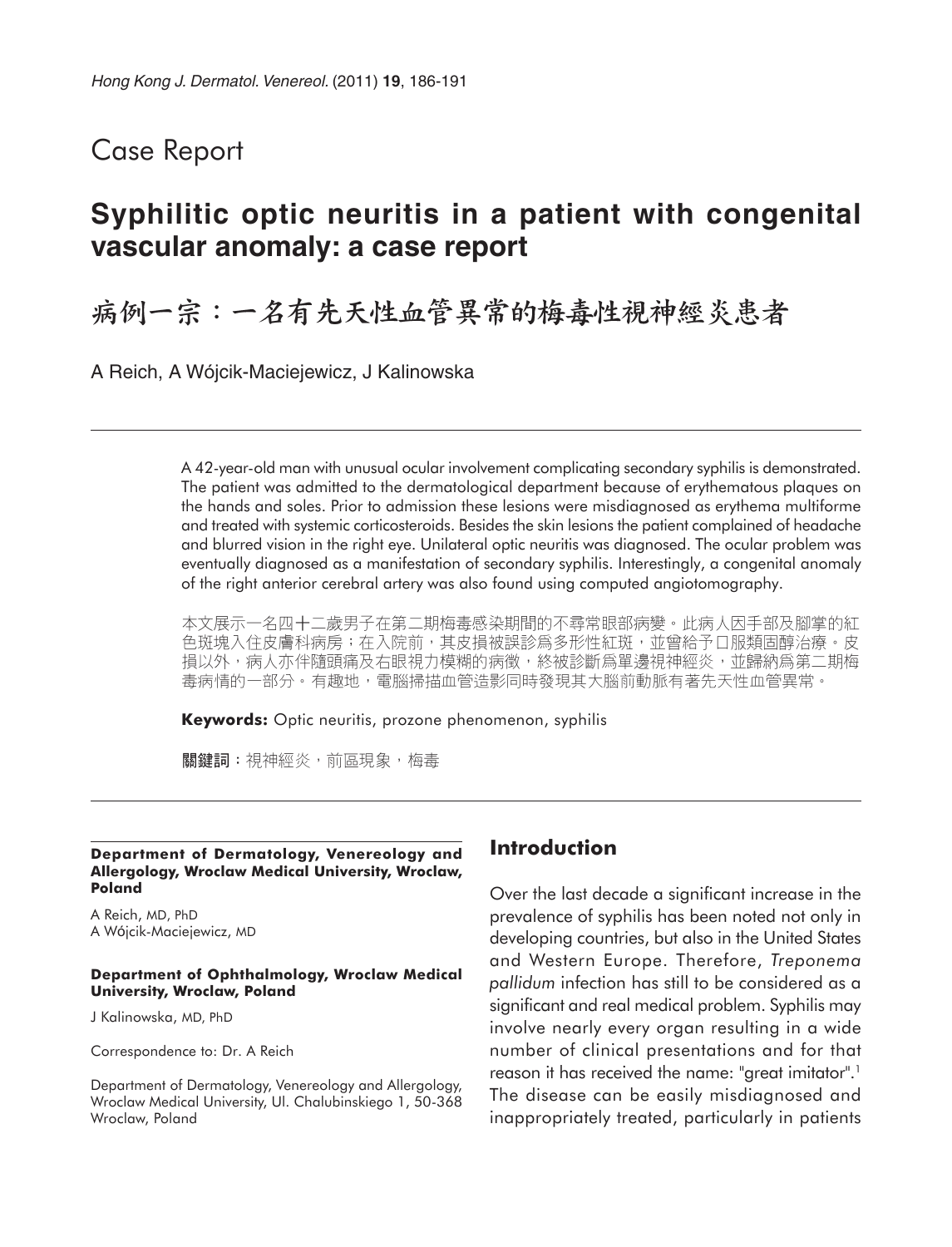who demonstrate less common syphilis subtypes. A high index of suspicion is required to reach the correct diagnosis in such unusual cases. Here, we present a male patient with secondary syphilis manifesting as an atypical ocular involvement. We postulate that the development of optic neuritis was probably facilitated by a congenital anomaly of the brain vessel. We would also like to point out that the prozone phenomenon may lead to difficulties in making the diagnosis of syphilis.

#### **Case report**

A 42-year-old man was admitted to our department because of erythematous plaques distributed symmetrically on the hands and soles (Figure 1). Skin lesions first appeared about two months prior to admission and were misdiagnosed by a local dermatologist as drug-induced erythema multiforme, because the patient had taken non-steroidal anti-inflammatory drugs (ibuprofen and naproxen) for tendinitis of the left metatarsus a couple of weeks prior to the onset of the skin lesions. Topical and systemic corticosteroids (prednisone 30 mg/day) in combination with acyclovir (0.2 g 5x/day) and antihistamines (clemastine 1 mg 2x/day) were prescribed. As no improvement was observed, the patient was referred to our department for further investigation and treatment two months later.

On admission, the patient demonstrated symmetrical, well-demarcated, partially hyperkeratotic, confluent erythematous plaques with annular (collarette) scaling on the palms and soles (Figure 1). The skin lesions were slightly painful. The histology of the skin lesions revealed psoriasis-like reaction pattern with mixed inflammatory infiltrate in the dermis (Figure 2). Detailed physical examination also revealed blurred vision in the right eye with photophobia. Furthermore, the patient complained of chronic headache lasting for the past two months. On further questioning, the patient admitted that about seven months prior to the admission he had a casual heterosexual intercourse with an unknown woman.

Because of the eye symptoms the patient was examined by an ophthalmologist (J.K.) and was found to have oedema of the right optic nerve papilla. Elevation of the disc area in the right eye was also seen by ultrasonography (Figure 3c), and visual impairment with a visual acuity of 0.2 was found in the right eye during the evaluation of the visual field (Figure 3e). Fluorescein angiography of the right eye fundus demonstrated fuzzy borders of the right optic disc (Figure 3a). Except for the optic nerve pathology, ophthalmological and neurological examinations were unremarkable. The basic laboratory investigations (blood cell morphology, erythrocyte sedimentation rate, C-reactive protein level, urine examination, liver enzymes, renal function tests, serum glucose level, serum lipids, blood coagulation, chest X-ray examination, prostate specific antigen, CA 19-9 antigen, carcinoembryonic antigen) were either within the normal range or negative. The histology of the skin lesions revealed a psoriatic reaction pattern.

Bearing in mind the history of casual sexual intercourse, sexually transmitted disease was suspected but all tests (VDRL - Venereal Disease Laboratory Research test, HIV antibody screening, *Chlamydia trachomatis* direct fluorescent-antibody swab staining, *Neisseria gonorrhoeae* culture) were negative at that time. In the meantime, the patient underwent detailed imaging of the brain in order to explain the unilateral oedema of the right optic nerve disc. Magnetic resonance imaging of the brain revealed no abnormalities, but computed angiotomography of the intracranial vessels demonstrated a congenital vessel anomaly: the lack of the A1 segment of the right anterior cerebral artery (Figure 4). However, this anomaly could not explain the oedema of the right eye papilla and visual impairment as the other segments of the anterior cerebral artery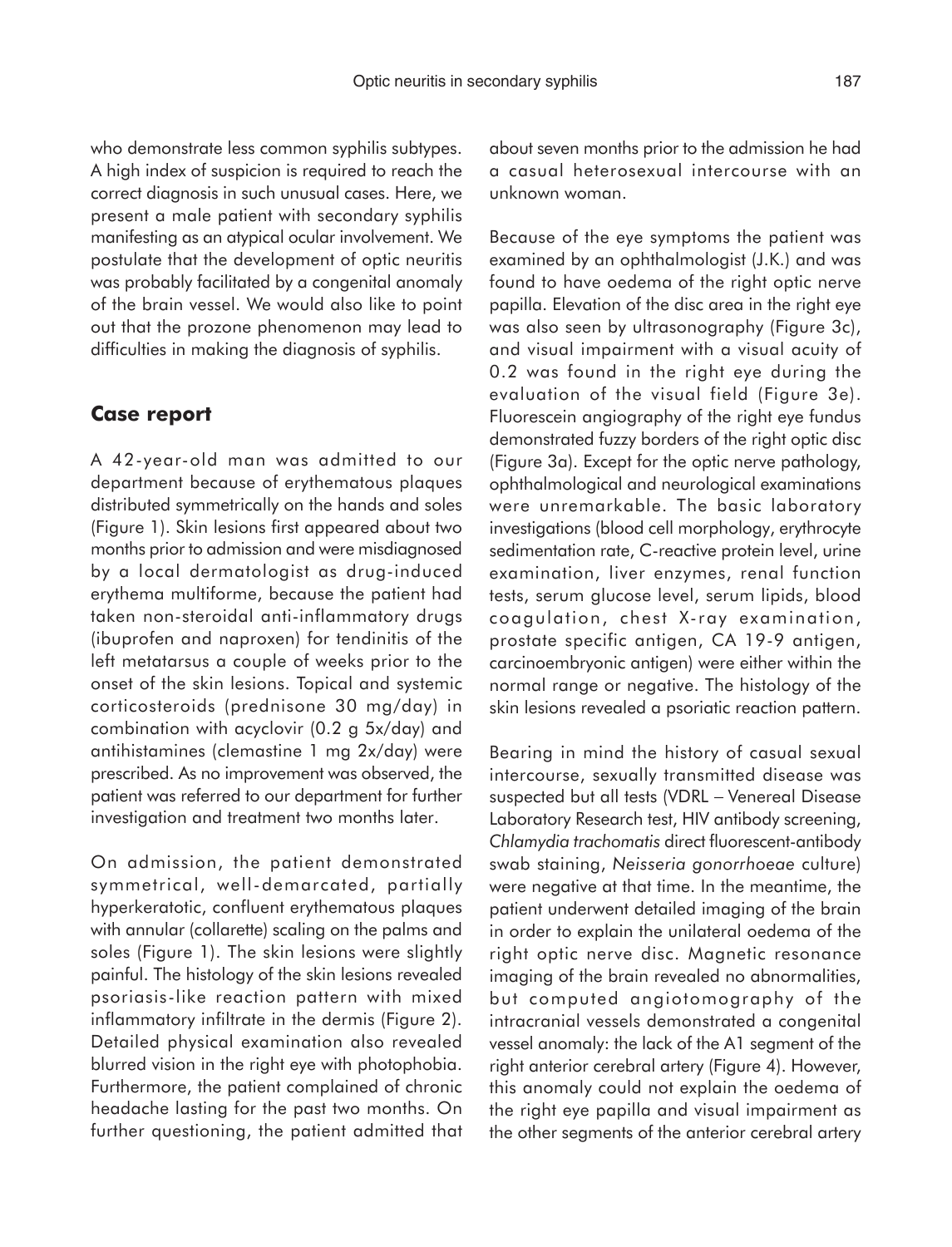

**Figure 1a.** (a) Well demarcated, confluent erythematous plaques with circular scaling on both palms. (b) Symmetric, partially hyperkeratotic, confluent erythematous plaques with scaling on both soles.

filled from the other side with the aid of the anterior communicating artery. As syphilis was still suspected (due to the morphology of the skin lesions), syphilis serology was repeated (both treponemal and non-treponemal) and all treponemal tests were highly positive (FTA − fluorescent treponemal antigen test: titre-1:8000, TPHA − *Treponema pallidum* haemagglutination test, FTA-ABS – fluorescent treponemal antibody-



**Figure 2.** Histology of the skin lesions: psoriasis-like reaction pattern with papillomatosis, hypergranulosis and hyperkeratosis and mixed inflammatory infiltrate containing numerous plasma cells in the dermis (H&E, original magnification x 200)

absorption test: titre 1:8000). The VDRL test was also positive, at a dilution titre of 1:64. The patient's wife was concomitantly proven to be negative for syphilis. Cerebrospinal fluid of the patient was collected and sent for laboratory examination. The patient was started on doxycycline 100 mg bid while waiting for the results. Cerebrospinal fluid analysis showed a slight elevation of the total protein content (69 mg/dl, reference: 15-45 mg/dl); while the other investigations were within the normal range  $(3$  cells/ $\mu$ l, glucose 50.5 mg/dl, chloride anions 123 mmol/l, sodium 149 mmol/l, potassium 2.7 mmol/l). The serology of the cerebrospinal fluid revealed positive FTA (titre 1:10) and TPHA tests; however, the VDRL test was negative. Anterior optic neuritis complicating secondary syphilis was diagnosed and the treatment was changed, according to Polish guidelines, to intravenous crystalline penicillin G (6 million units every six hours for twelve days) followed by procaine penicillin (1,200,000 units i.m. for two weeks).2 The treatment resulted in resolution of the skin lesions and complete recovery of the ophthalmologic symptoms. Four months after the completion of treatment, the titres of VDRL and FTA tests in serum decreased significantly to 1:8 and 1:1300, respectively. Moreover, subsequent ophthalmologic examination was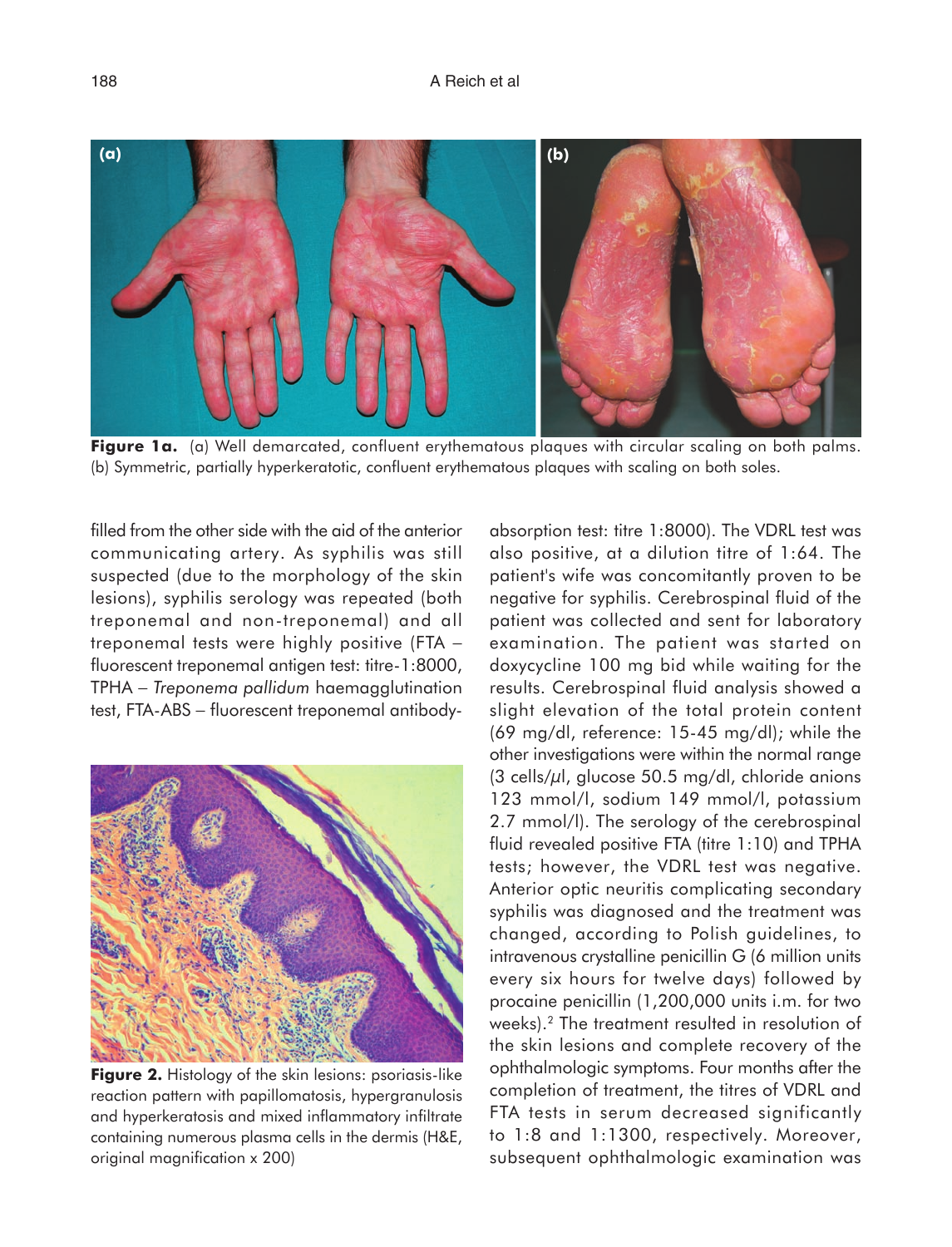# Right eye

Left eye



Figure 3. Fluorescein angiography of the eye fundus (A, B): elevation of the right optic nerve disc with fuzzy borders and hyperfluorescent vessels and areas of hypofluorescence resulting from microscopic haemorrhages (A), normal fundus of left eye (B). Sonography of eyes (C, D): elevation of the right optic nerve papilla (C), normal sonography view of the left eye (D). Assessment of visual field (E, F): marked impairment of the visual field in the right eye (E), normal result of the visual field in the left eye (F) (darker areas correspond to poorer vision).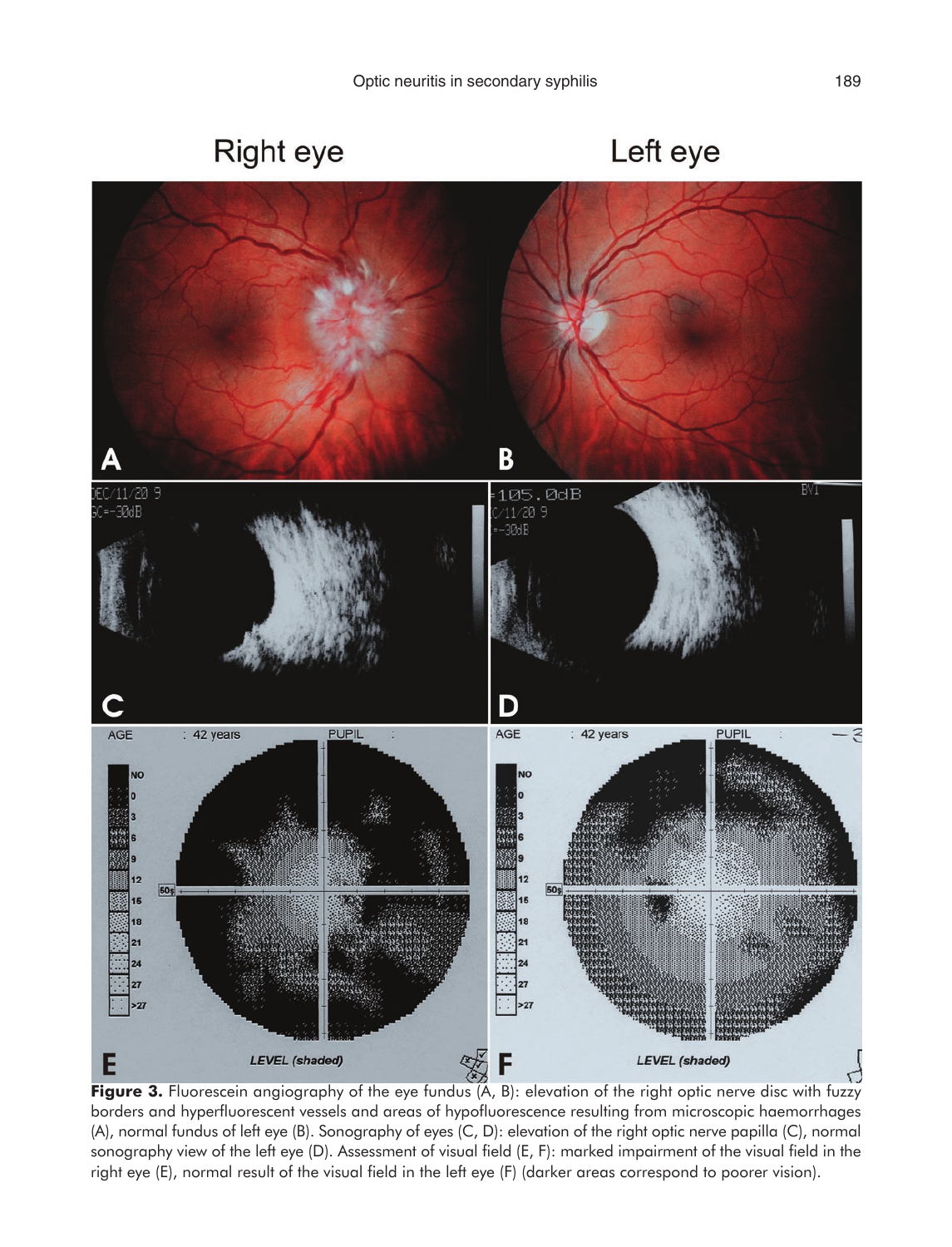

**Figure 4.** Angiotomography of cerebral vessels: the lack of the A1 segment of the right anterior cerebral artery (arrow).

unremarkable apart from slight paleness of the right optic disc.

## **Discussion**

Ocular involvement in syphilis may be silent or may mimic nearly every ophthalmological condition, presenting as either uveitis, choroiditis, interstitial keratitis, retinal vasculitis, chorioretinitis, anterior optic neuritis, retrobulbar optic neuritis, dacryadenitis or scleritis.3-5 According to Aldave et al, uveitis is the most common ocular finding in syphilis.<sup>6</sup> On the other hand, an isolated optic neuritis is considered to be a very rare manifestation of *T. pallidum* infection.5,7 In the preantibiotic era about 3% of patients with secondary syphilis had eye problems.<sup>3</sup> Importantly, an increasing number of cases of ophthalmic syphilis has been reported recently.8,9 Ocular symptoms of syphilis are of great importance as they may be the first and only manifestation of the disease.<sup>5,7</sup> Unlike longstanding tertiary syphilis, the neurological findings of secondary syphilis usually respond completely to penicillin,<sup>4</sup> as in our patient. However, if misdiagnosed and inappropriately treated, ocular lesions in syphilis may become irreversible, resulting in permanent visual impairment.<sup>5</sup>

Importantly, many patients who were recently diagnosed with ocular syphilis were also coinfected with HIV.5,10 It could be suggested that the immunodeficiency related to HIV might predispose to more severe disease, including ocular involvement. Our patient was negative for HIV, but we suspected that systemic corticosteroids initiated prior to the admission might have facilitated ocular damage. A similar suggestion was mentioned by Solebo and Westcott.<sup>11</sup> Of note is that we also found an ipsilateral congenital brain vessel anomaly. To the best of our knowledge, this is the first description of such a cerebral artery anomaly in ocular syphilis. In our opinion, it is possible that this anomaly might somehow have contributed to the involvement of the right eye. It would be interesting to analyse whether other subtle brain abnormalities might be relevant to neurosyphilis. Recent data have also indicated that certain strains of syphilis are more likely to cause neurosyphilis.12,13 It is currently not clear if they are also important for ocular syphilis.